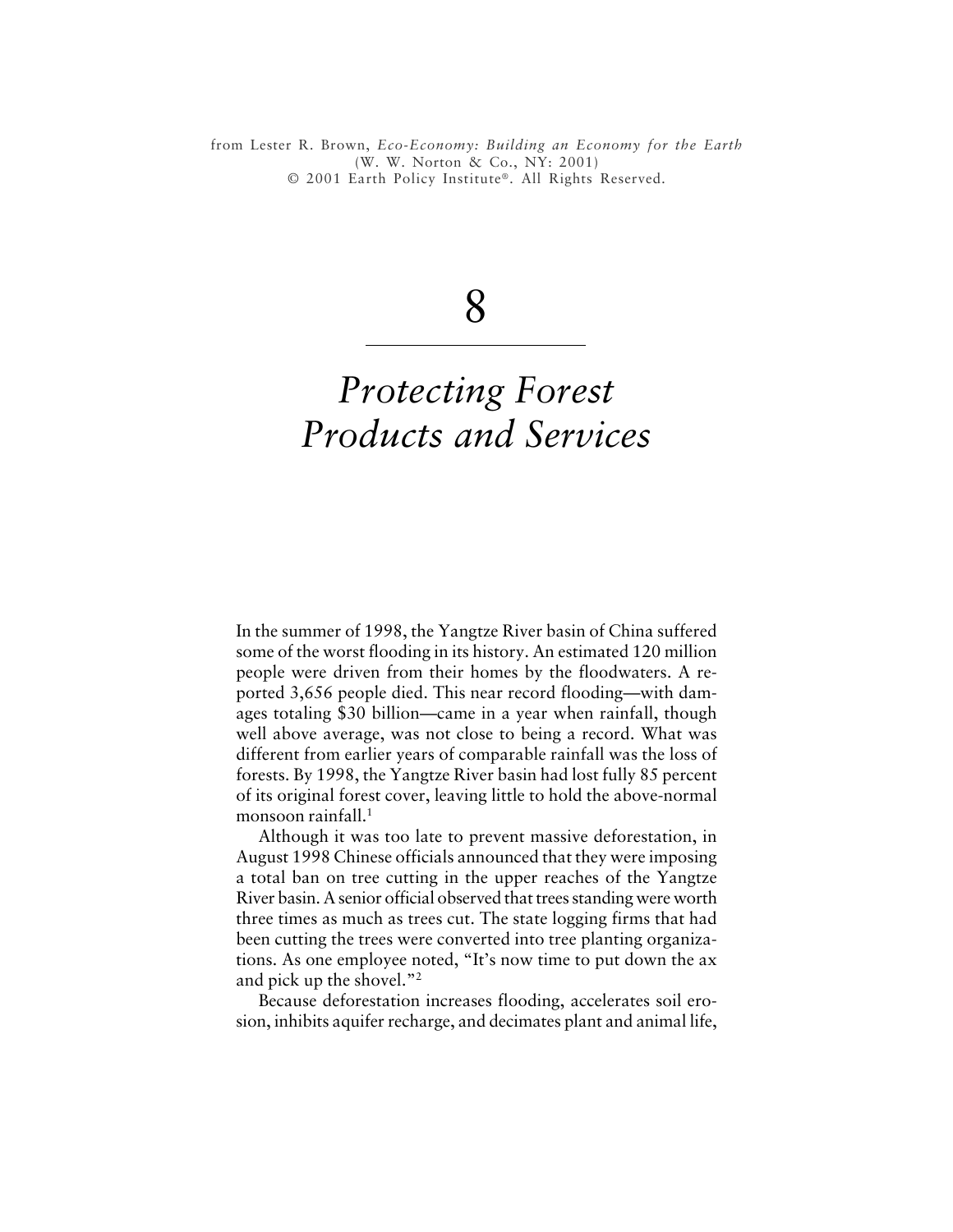it directly affects several other trends that are shaping our future. Although we do not rely as universally on forests for fuelwood as we once did, forests still provide material for building our homes and for manufacturing the paper that remains the principal medium for communicating information. In addition, 2 billion people depend on forests for fuel.<sup>3</sup>

Since the beginning of agriculture, the world has lost nearly half of its forests. Much of the loss occurred during the last century. Although some individual countries have reversed the tide of forest loss, the world's forested area continues to shrink. As this area diminishes, so does the human prospect.<sup>4</sup>

# **Fuel, Lumber, and Paper**

As of 2000, the forested area of the earth covered some 3.9 billion hectares, or roughly 30 percent of the earth's land surface, but each year world tree cover is shrinking. Between 1990 and 2000, the U.N. Food and Agriculture Organization (FAO) reported a net loss of 94 million hectares. The developing countries lost 130 million hectares and the industrial countries gained 36 million hectares. The gains were largely from the conversion of abandoned agricultural land to forest.<sup>5</sup>

While farmland was returning to forests in industrial countries, forests in developing countries were being turned into farmland, grazing land, and wasteland. The 13 million hectares of forested area lost in developing countries each year is equal to 0.65 percent of their forested area. Stated otherwise, every three years, developing countries lose 2 percent of their forestland.<sup>6</sup>

These FAO estimates of forest loss are substantial, yet even they fall short of conveying the full extent of deforestation. The FAO definition of forest is tree crown cover of more than 10 percent of an area—a threshold that includes as forest land what is otherwise sometimes classified as tundra, savanna, scrubland, or even desert. Another shortcoming of the FAO data is that harvested areas count as forest until they have been permanently converted to another use. Thus it may appear that the global rate of deforestation is slowing, but recent satellite images and country reports reveal that the opposite is true.<sup>7</sup>

Historically, forests were managed by cutting selectively, removing only mature, highly valued trees. Under this system the forested area was remarkably stable, shrinking only when land was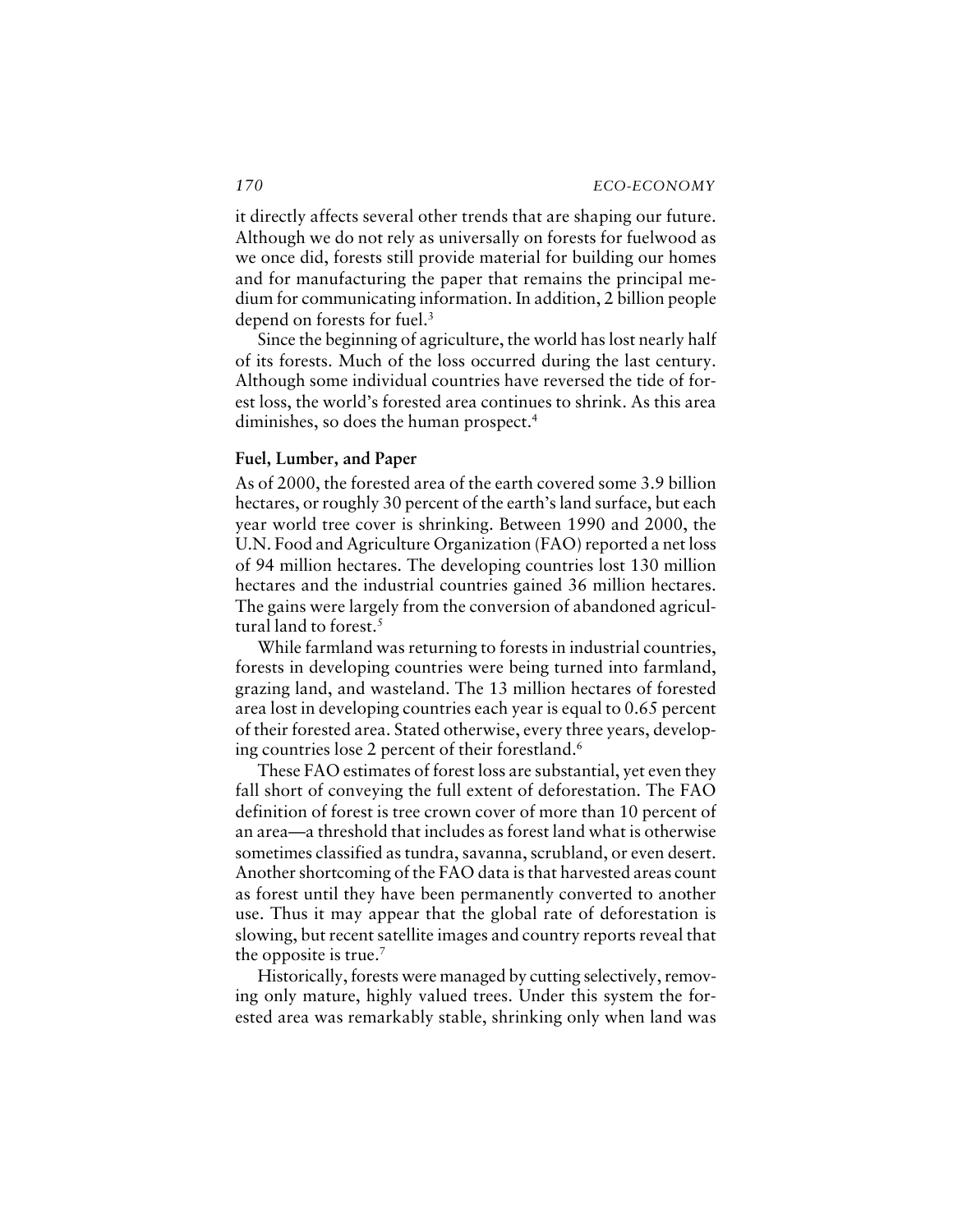converted to agriculture or other nonforest uses. In recent decades, with new logging technologies and massive machines that can mow forests the way farmers mow hay, clearcutting has become much more economical as a harvesting technique, particularly when environmental costs are ignored.<sup>8</sup>

The world wood harvest in 1999 totaled 3.28 billion cubic meters, or just over 0.5 cubic meters for each person worldwide. Some 53 percent of this was used for fuel, supplying the 2 billion people who rely on wood for cooking. In developing countries, wood used for fuel accounted for 80 percent of all the wood harvested.<sup>9</sup>

Worldwide, wood accounts for 7 percent of the energy supply. In developing countries, it accounts for 15 percent of the total, compared with just 3 percent in industrial countries. Of the roughly 1.5 billion cubic meters of wood harvested that is not used for fuel, close to one third is used to make paper and paperboard. And over one fourth is sawed into lumber. Wood-based panels, often made with reconstituted wood, account for roughly a tenth of the nonfuelwood total.<sup>10</sup>

The paper sector of the world wood economy is the fastest growing of all. Between 1980 and 1999, world paper use climbed 86 percent, or 3.3 percent a year. At a total of nearly 317 million tons in 1999, this amounted to 52 kilograms, or more than 110 pounds, per person worldwide. (See Table  $8-1$ .)<sup>11</sup>

Worldwatch researchers Janet Abramovitz and Ashley Mattoon note that nearly half of this paper was used for packaging. An estimated 30 percent was used for printing and writing paper, while 12 percent was used for newsprint. Paper towels and tissue account for most of the remainder.<sup>12</sup>

Looking ahead, the latest FAO projections show fuelwood consumption climbing to 2.35 billion cubic meters in 2015 and then leveling off as increased efficiency in wood burning offsets growth in fuelwood demand. For non-fuelwood use, FAO estimates that consumption will reach 2 billion cubic meters in 2015 and 2.4 billion cubic meters in 2030.<sup>13</sup>

In the decades ahead, the growing demand for wood products and the demand to convert forestland to both crop production and cattle ranching will continue to intensify pressures on the earth's forests. If recent deforestation trends continue, both the loss of forest productive capacity and, perhaps more important, the loss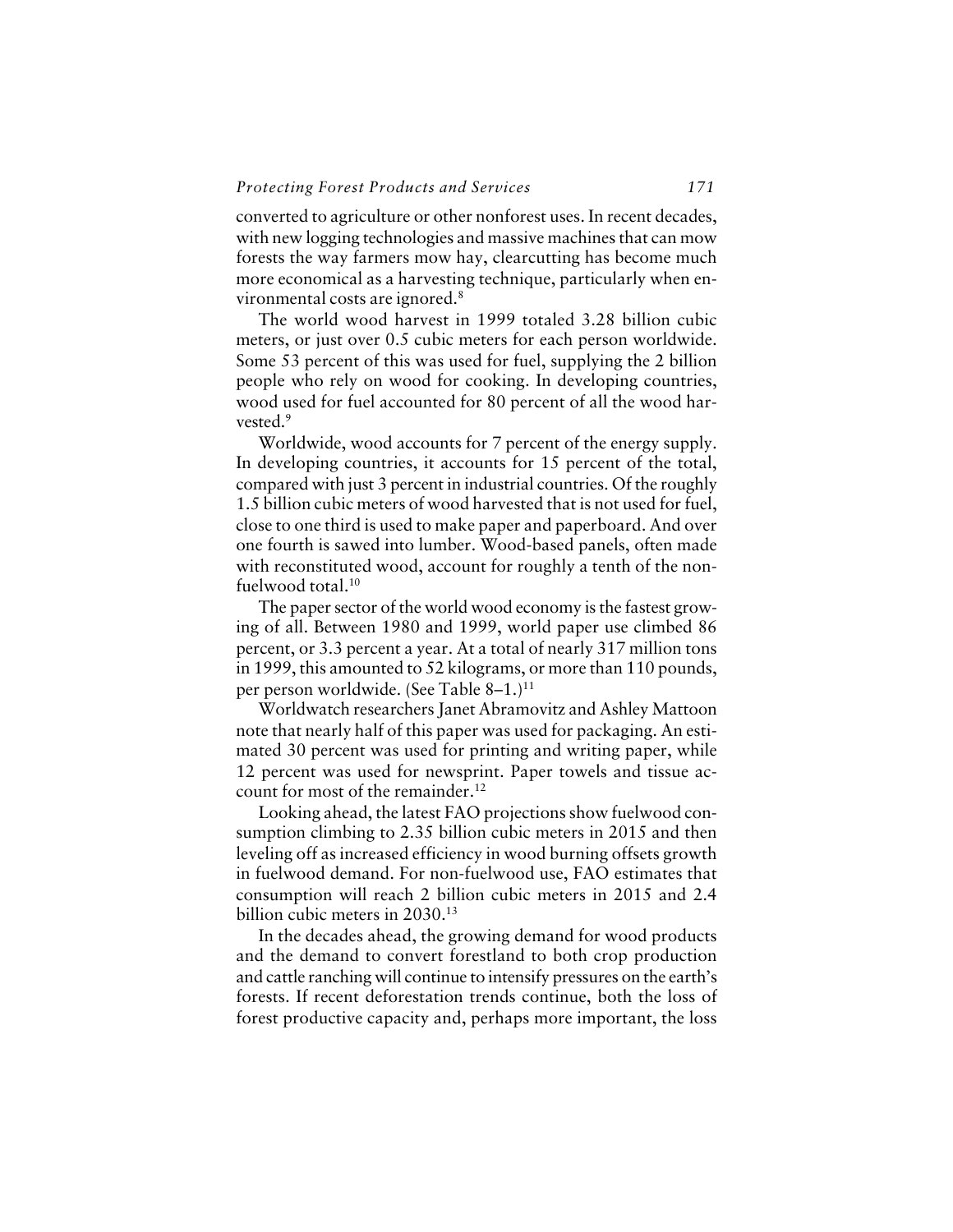| Country              | Consumption     | Consumption Per Person |
|----------------------|-----------------|------------------------|
|                      | (thousand tons) | (kilograms)            |
| <b>United States</b> | 95,829          | 338                    |
| China                | 44,677          | 35                     |
| Japan                | 30,482          | 240                    |
| Germany              | 17,592          | 214                    |
| United Kingdom       | 11,871          | 200                    |
| France               | 10,844          | 183                    |
| Italy                | 10,236          | 178                    |
| Canada               | 7,960           | 259                    |
| Brazil               | 7,044           | 41                     |
| South Korea          | 6,642           | 142                    |
| Top 10 Consumers     | 243,177         | 111                    |
| Others               | 73,499          | <u>19</u>              |
| World Total          | 316,676         | 52                     |

Table 8–1. *World Paper Consumption by Country, 1999*

*Source:* FAO, *FAOSTAT Statistics Database,* <apps.fao.org>, forest data updated 7 February 2001.

of key services that forests provide could disrupt local economies in some countries.

#### **Forest Services**

We are all familiar with the goods that forests supply, as just described. We are less familiar with the services they provide. Prominent among these are climate regulation, flood control, soil conservation, water cycling, nutrient storage and recycling, and recreation—all of which are a basic part of any economy's support systems.

In a landmark article in *Nature* in May 1997, Robert Costanza and 12 collaborators estimated that the earth's ecosystems provide \$33 trillion worth of services per year—only slightly less than the \$43 trillion worth of goods and services provided by the global economy. Of this total, Costanza and his coauthers estimated that the earth's forestland provides \$4.7 trillion worth of services, or \$969 of services per hectare per year. (See Table 8–2.) This can be compared with roughly \$800 worth of corn produced per hectare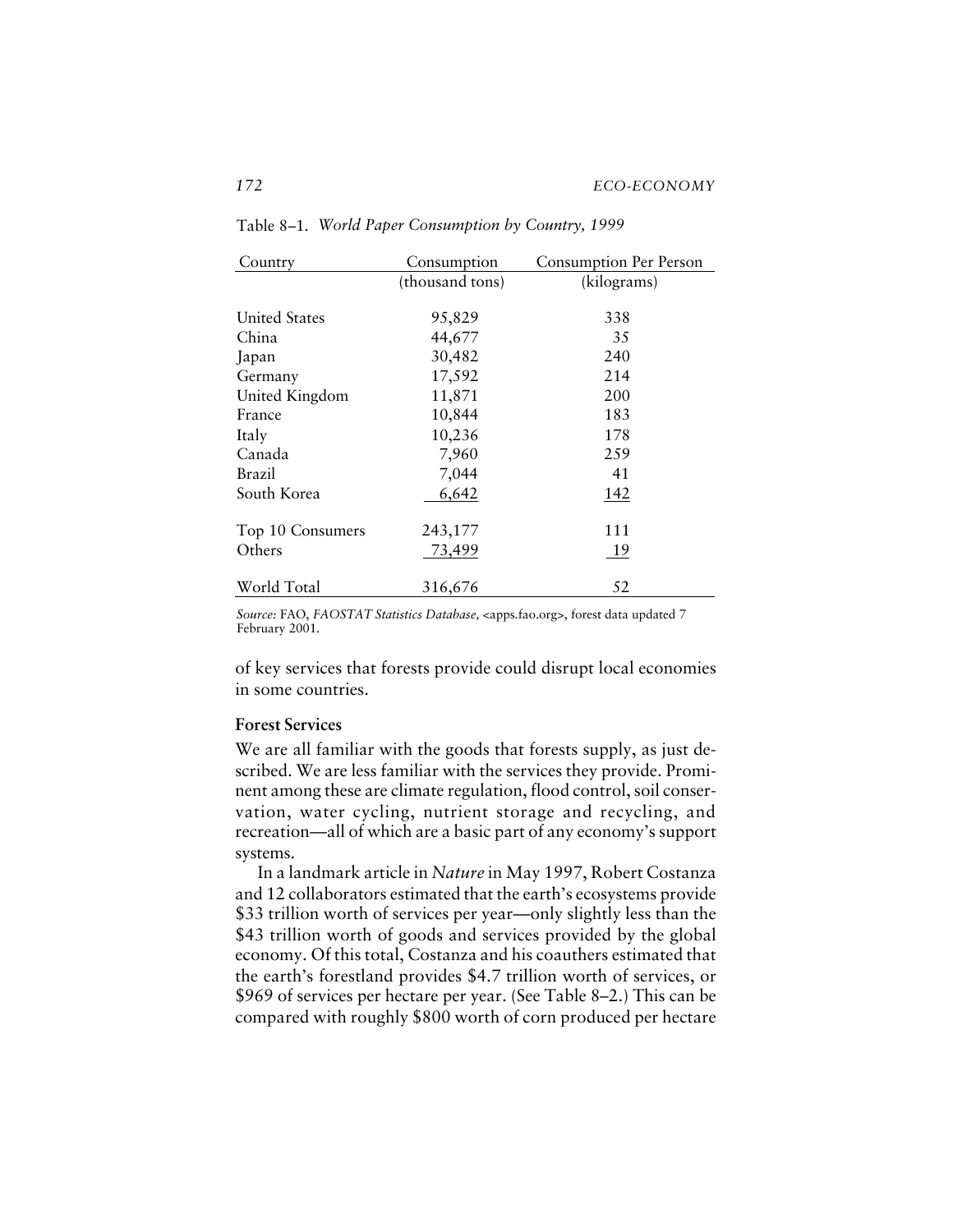| Table 8–2. Principal Services Provided by Forests |  |  |  |  |  |
|---------------------------------------------------|--|--|--|--|--|
|---------------------------------------------------|--|--|--|--|--|

| Annual Value |
|--------------|
| per Hectare  |
| (dollars)    |
|              |
| 141          |
| 96           |
| 361          |
| 66           |
| 305          |
|              |
| 969          |
|              |

*Source:* See endnote 14.

a year in the U.S. Corn Belt, one of the world's most productive farming regions.<sup>14</sup>

Impressive though the Costanza team's analysis is, it omits one of the most valuable services provided by forests—namely, their role in the recycling of rainfall inland that makes the interior of continents productive and habitable. If we continue to destroy coastal forests, the interior deserts of continents will continue expanding, squeezing humanity into an ever smaller area.

We often discover the services that forests provide when it is too late, after the trees have been cut. This is perhaps most true of flood control, as China, Thailand, and Mozambique have belatedly discovered.<sup>15</sup>

Forests also store nutrients. This is particularly important in the tropics, where almost all nutrients in forest ecosystems are stored in the vegetation itself. Many tropical soils have little organic matter and almost no nutrient storage capacity. If a forest is burned off to plant grass for cattle ranching or crops, whatever is planted can do relatively well in the first few years because of the nutrients remaining in the ashes. But once the ash washes away, as it soon does, the nutrients are gone. This is why much of the land cleared in the tropics quickly becomes wasteland and is abandoned.

Tropical rainforests are highly productive ecosystems, efficiently converting sunlight into plant material. But they can do this only as long as they are intact. Once they are destroyed, they can take centuries to regenerate. And some may never recover—simply because the conditions that existed at the time of their original for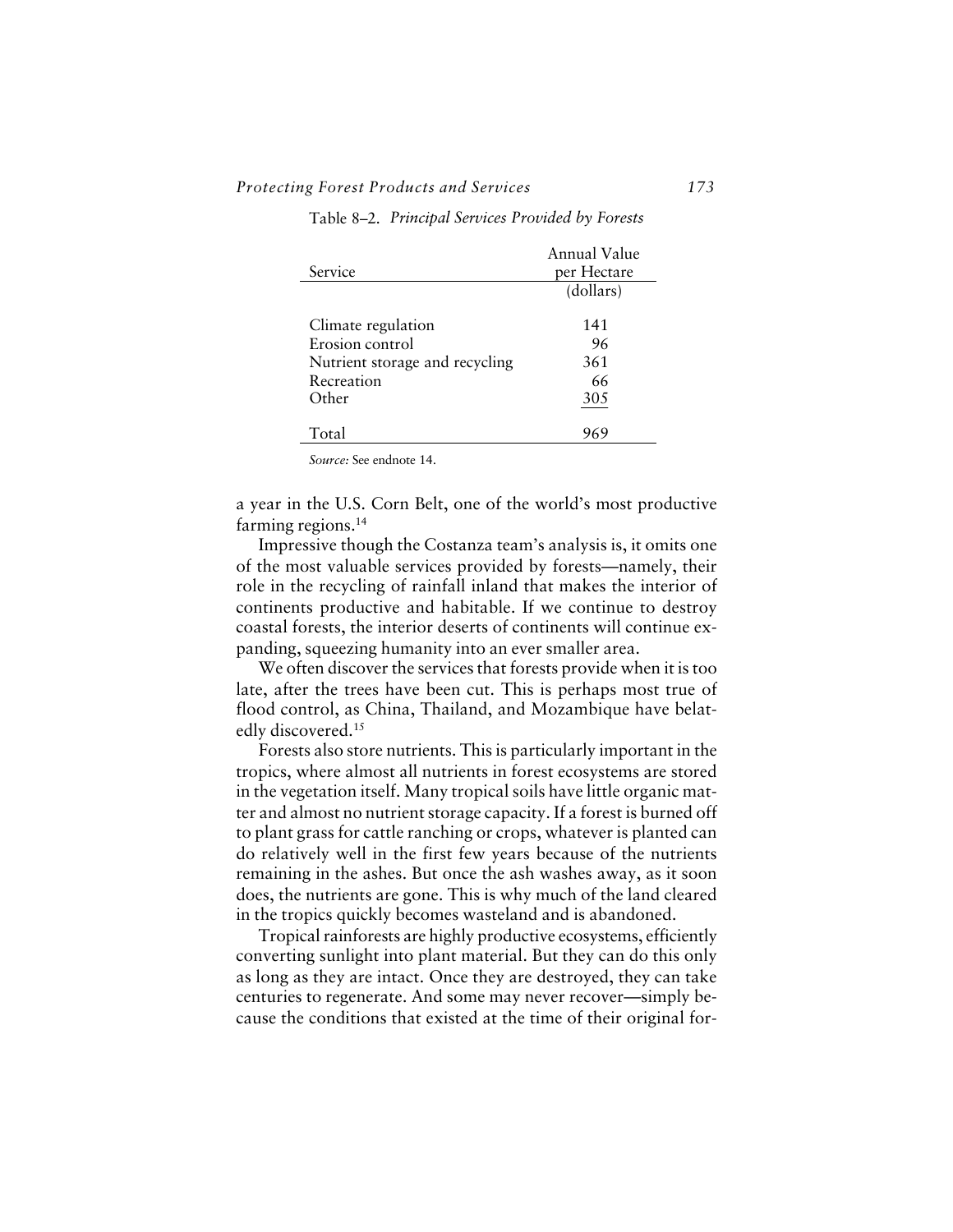mation may no longer exist.

Forests help control soil erosion by adding organic matter to the soil and by slowing the flow of water runoff. Leaf litter on the floor protects the soil from being loosened by raindrops, creating a tight link between the vegetation and the soils. The forest vegetation permits soil to accumulate and keeps it from washing away. The accumulated soil in turn provides a healthy medium for the forest to develop. In this symbiotic relationship, losing the forests sometimes means losing the soil, which may in turn prevent the return of the forest.

The ability of forests to slow rainfall runoff and let it percolate downward also means forests play a central role in the hydrological cycle. They recharge aquifers, the underground rivers that supply water for the wells downstream. The more water that runs off when it is raining, the less there is to recharge aquifers. Thus the loss of forest cover leads to a double loss—more damage from flooding and a reduced recharge of aquifers.

Forests can purify drinking water as well. Walt Reid, who works with the Millennium Ecosystem Assessment, notes that "within the United States more than 60 million people in 3,400 communities rely on National Forest lands for their drinking water, a service estimated to be worth \$3.7 billion per year." He then notes that this single service, one among many provided by national forests, is worth more than the annual value of timber harvested from these lands.<sup>16</sup>

New York City, with its population of nearly 17 million, recently discovered just how valuable nature's services are. Faced with the residential and industrial development of the Catskill forest region, the basin that is the source of its water, the city was told it needed a water purification plant that would cost \$8 billion to build and \$300 million a year to operate. The bill for this would reach \$11 billion over 10 years. After analyzing the situation, city officials realized that they could restore the watershed to its natural condition for only \$2 billion, thus avoiding the need for the purification plant and saving taxpayers \$9 billion.<sup>17</sup>

As mentioned in Chapter 3, forests also help carry water to the interior of continents. Reduced recycling of rainfall inland is already evident in China. Deforestation in southern and eastern parts of the country is reducing the moisture transported inland from the Bay of Bengal, the South China Sea, the East China Sea, and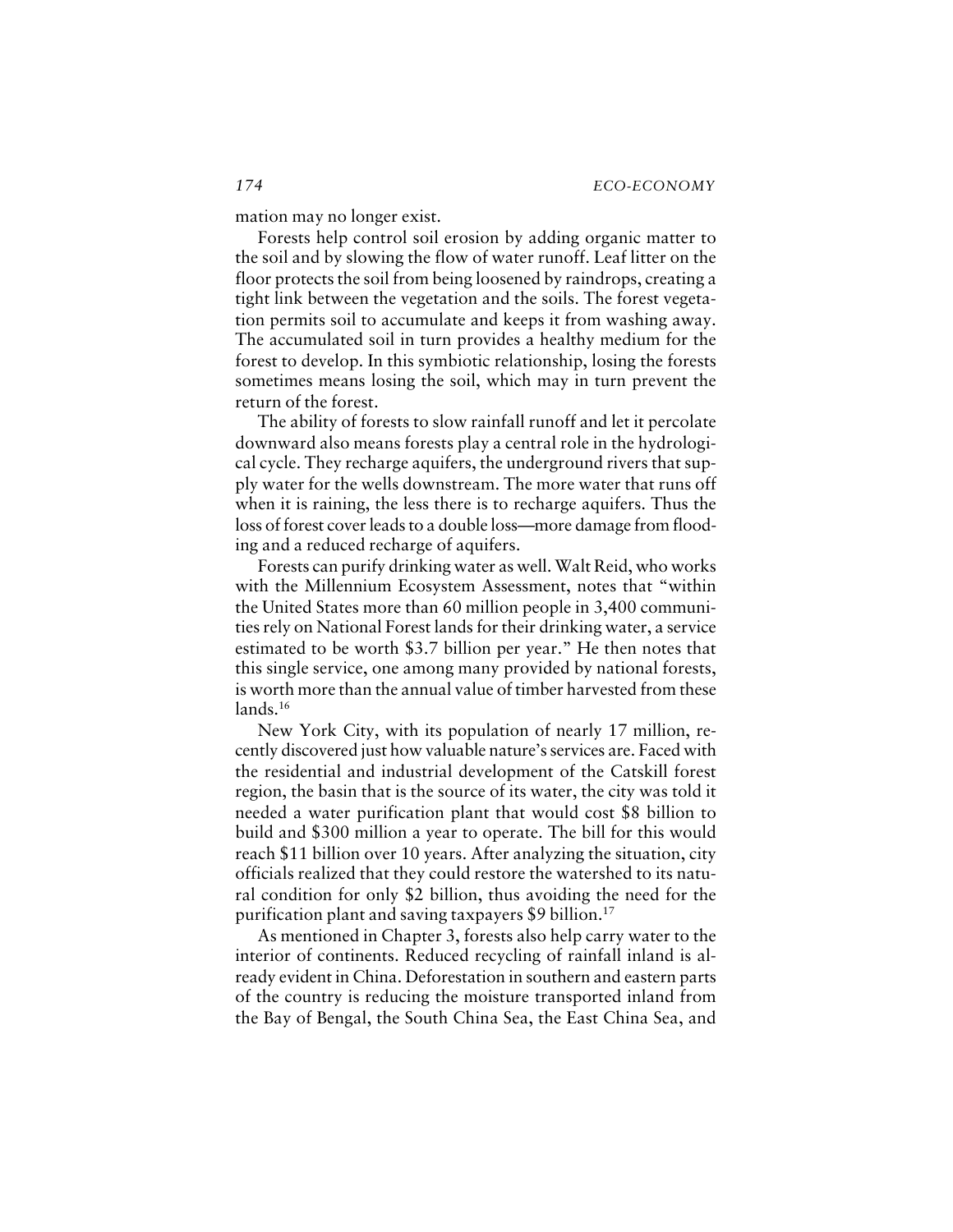the Yellow Sea, notes Wang Hongchang, a Fellow at the Chinese Academy of Social Sciences. Rainfall in the northwestern interior is declining, contributing to the dust bowl conditions that are developing there. The Central Asian desert region extends from northwestern China north and west across Kazakhstan. The desert is expanding outward from the interior of the continent, moving northwest in Kazakhstan and southward and eastward in China. Indeed, Kazakhstan has lost the southern half of its croplands since 1980.<sup>18</sup>

A similar phenomenon is evident in Africa, as noted earlier. Both rangeland and cropland are turning to desert on the northern fringe of the Sahara Desert. Algeria is now working to convert the southernmost 20 percent of its grainland into orchards and vineyards in an effort to check the northward spread of desertification. And in Nigeria, the desert is moving southward, encroaching on the country's rangeland and cropland.<sup>19</sup>

A study as part of NASA's Earth Observing System reports that Lake Chad in Africa has shrunk from 25,000 square kilometers in 1963 to 1,350 square kilometers today. Declining rainfall in the central Sahelian region of Africa is primarily responsible for the shrinkage, although higher temperatures and the growth in irrigation, which diverts water from the rivers feeding the lake, are also contributing. As deforestation in Africa's high rainfall coastal regions and in the southern Sahel itself progresses, the capacity of the land to recycle water to the continent's interior is diminishing.<sup>20</sup>

Forests also have a stabilizing effect on local climate, modulating the more extreme day-to-night temperature fluctuations, such as those found in deserts. They store huge amounts of carbon that otherwise would be in the atmosphere in the form of carbon dioxide, contributing to climate change. When forests are cleared, this carbon storage capacity is lost not only in the vegetation above ground but also in the organic matter in the soil from roots and the leaf litter on the forest floor.<sup>21</sup>

Another service provided by forests is protection of streams and rivers from silting. In the U.S. Northwest, for example, the clearcutting of forests has destroyed nearby salmon fisheries because of increased muddy runoff. Mismanagement of one natural asset is decimating another.<sup>22</sup>

Silting also affects the productivity of dams, whether they are built for power generation or for irrigation. As they silt up, they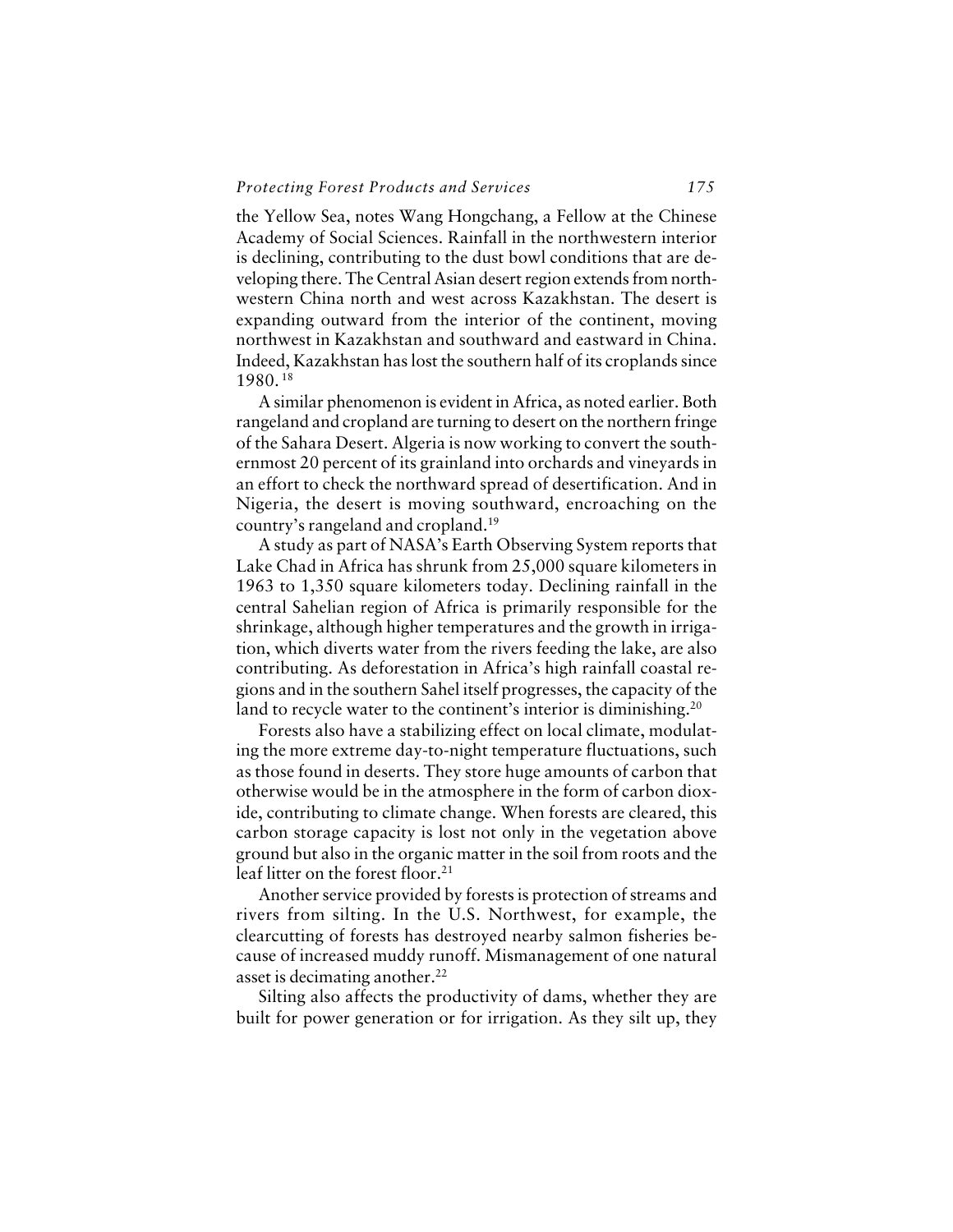lose their storage capacity and hence their ability to generate electricity and provide water for irrigation. In extreme cases, reservoirs fill with silt and the investment in the dam is lost.<sup>23</sup>

## **Sustainable Forestry**

There are many definitions of sustainable forestry, most having to do with the sustainable yield of timber. A more appropriate definition, a broader and more relevant one, includes the capacity of the forest to supply both products and services sustainably. In many situations, the latter is now far more important than the former.

Despite the high value of intact forests, only about 290 million hectares of global forest area are legally protected from logging (See Table 8–3.) An additional 1.4 billion hectares are unavailable for harvesting because of economic deterrents. Of the remaining area available for exploitation, 665 million hectares are undisturbed by humans and nearly 900 million hectares are seminatural and not in plantations.<sup>24</sup>

One type of forest that is marginal in economic terms is that supporting only low-quality wood, with few, if any, commercial species. Protected from timber harvesting by their poor quality, such forests continue to provide services. In other forests, logging is precluded solely because of physical or infrastructure constraints.

| Classification                          | Area               |
|-----------------------------------------|--------------------|
|                                         | (million hectares) |
|                                         |                    |
| Available for wood supply               | 1,563              |
| Semi-natural                            | 898                |
| Undisturbed                             | 665                |
|                                         |                    |
| Unavailable for wood supply             | 1,657              |
| Legal restrictions                      | 290                |
| Economic restriction                    |                    |
| Physical reasons                        | 256                |
| Transport or infrastructure constraints | 365                |
| Other                                   | 746                |
|                                         |                    |
| Total forested area                     | 3,221              |

Table 8–3. *Area of World Forestland Available and Unavailable for Wood Supply*

*Source:* See endnote 24.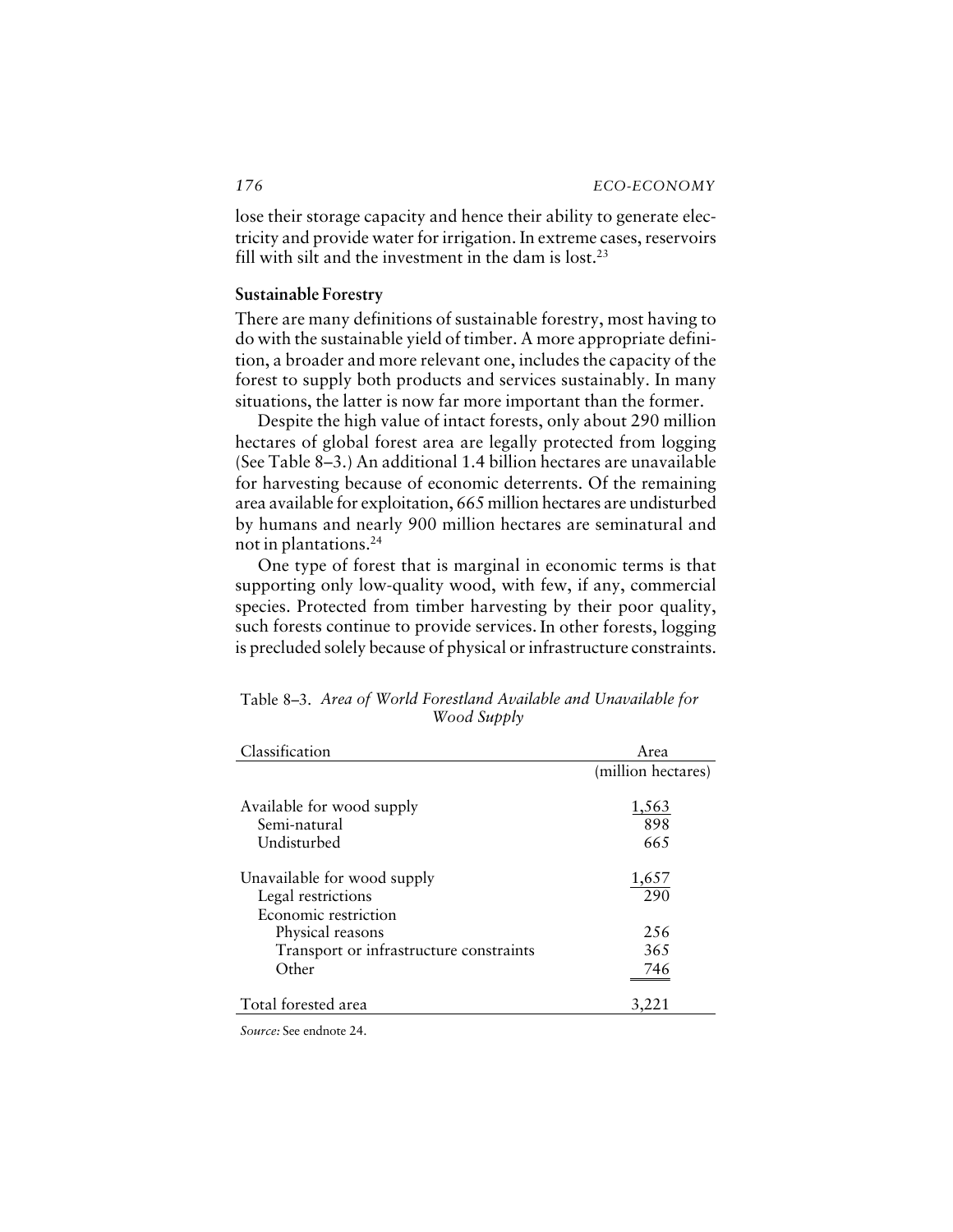# *Protecting Forest Products and Services 177*

Unfortunately, these areas can quickly become accessible to the chainsaw if the forest products industry or a government invests in transportation or other infrastructure.<sup>25</sup>

A large share of the forests that are protected by national decree are safeguarded not so much to preserve the long-term wood supply capacity as to ensure that the forest can continue to provide services. Countries that take this step often have been heavily deforested. The Philippines, for example, has banned all logging in old-growth and virgin forests largely because the country has become so vulnerable to flooding, erosion, and landslides. Once covered by rich stands of tropical hardwood forests, the Philippines was a major exporter of forest products. But after years of massive clearcutting, the country became a net importer of forest products. It lost both the goods and the services provided by its forests.<sup>26</sup>

Although some nongovernmental organizations (NGOs) have been working for years to protect forests or restrict their exploitation, public institutions such as the World Bank have only recently begun to consider sustainable forestry systematically. The Bank's current goal is to have 200 million hectares of forestland in its client countries under sustainable management by 2005. It proposes to have 50 million hectares of natural forest that is high in biological diversity under protection by 2005.<sup>27</sup>

For many landowners in the tropics who lack access to timber markets, trees are seen simply as an obstacle to agriculture or ranching—something to be burned or cut down. They are not interested in either the goods or the services provided. These forests are difficult to protect.

Where forest products are exported, access to timber markets can often be used to ensure that forests are managed sustainably. NGOs and governments in many importing countries are requiring that all timber marketed, including both domestically produced and imported timber, be certified as coming from sustainably managed forests. (For further discussion of forest certification, see Chapter 11.)

There are several forest products certification programs, which have varying success in promoting sustainable forestry. These link environmentally conscious consumers with the management of the forest where the product originates. Some certification programs are national while others are international. Some of the latter originate with the importing countries and others with exporters.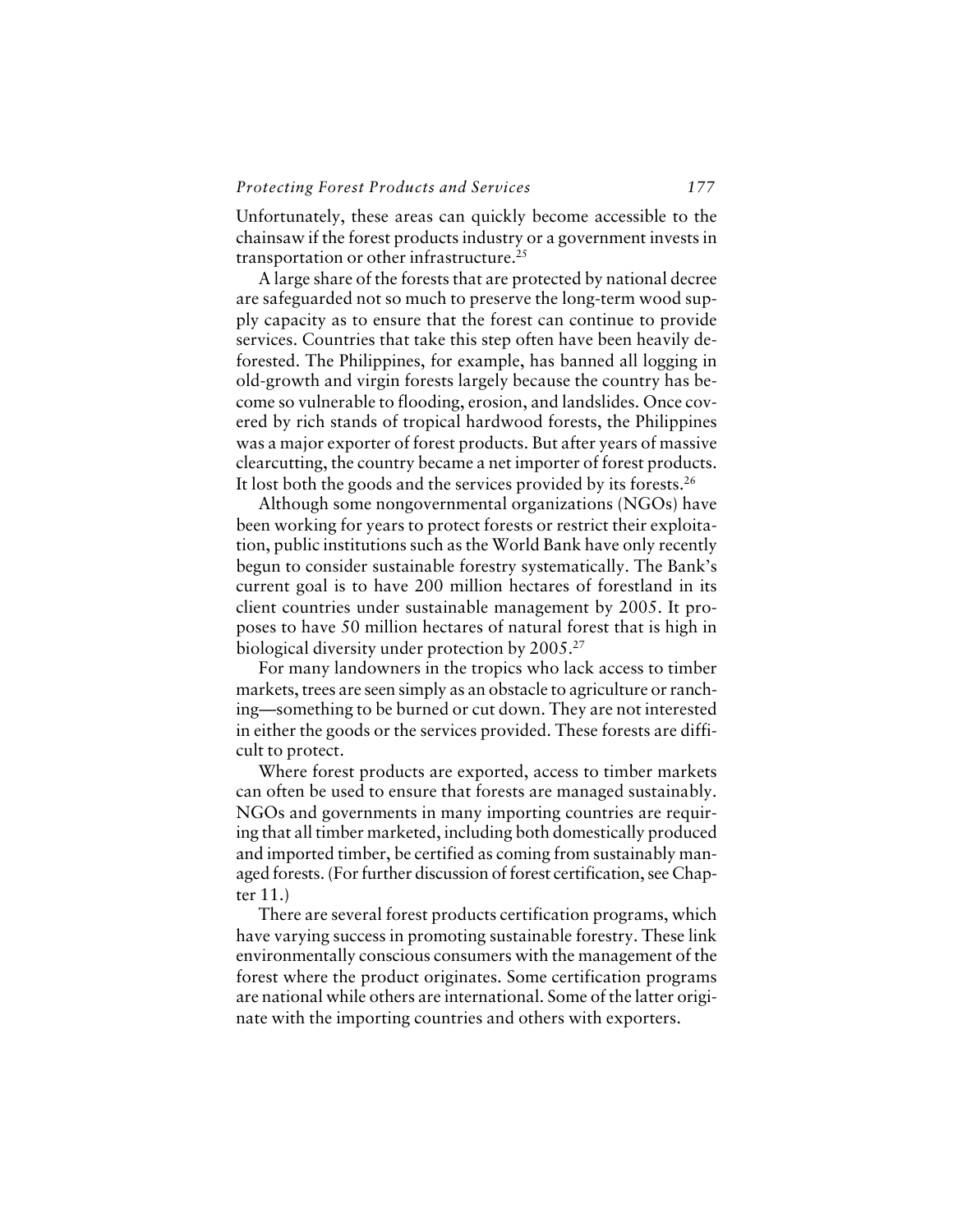### *178 ECO-ECONOMY*

The most rigorous international program that is certified by a number of NGOs worldwide is the Forest Stewardship Council (FSC). Some 24 million hectares of forests in 45 countries are certified by FSC-accredited bodies as responsibly managed. Among the leaders in certified forest area are Sweden, with 10 million hectares; the United States, with nearly 3 million hectares; Bolivia, with over 1 million hectares; and South Africa and Brazil with just under 1 million hectares each.<sup>28</sup>

On the export end of the sustainable forest products industry, Brazil has also developed a national certification program. It is called Cerflor, a System for the Certification of Origin of Forest Raw Materials. This initiative was economically motivated so that Brazilian pulp and paper products would have an ecolabel to ensure access to the European Union market. The label aimed to distinguish Brazilian forestry products from those of other countries that might not be managing their forests sustainably. In the case of Brazil, this was a relatively easy goal to reach simply because so much of its paper comes from plantations.<sup>29</sup>

Although the world is far from managing its forests well, the concept of sustainable forest management is taking root to some degree in many parts of the world. It at least holds out the hope that the annual forest loss of 13 million hectares in developing countries can be reduced and eventually eliminated as balance is restored between the production and harvesting of forestry products. Arresting the deforestation would also help protect the services that forests currently provide.<sup>30</sup>

### **Lightening the Load**

There is enormous potential in all countries to lessen the demand pressure that is shrinking the earth's forest cover. In industrial nations the greatest opportunity lies in reducing the amount of wood used to manufacture paper. In developing countries it also depends on reducing that used as fuel.

An examination of paper recycling in the top 10 paper-producing countries shows a wide variation. (See Table 8–4.) On the low end are China, which recycles 27 percent of its paper, and Italy, at 31 percent. At the high end are Germany at 72 percent and South Korea at 66 percent. The rate in Germany is high because the government has consistently emphasized the recycling of paper in order to reduce the flow to landfills. If every country recycled as much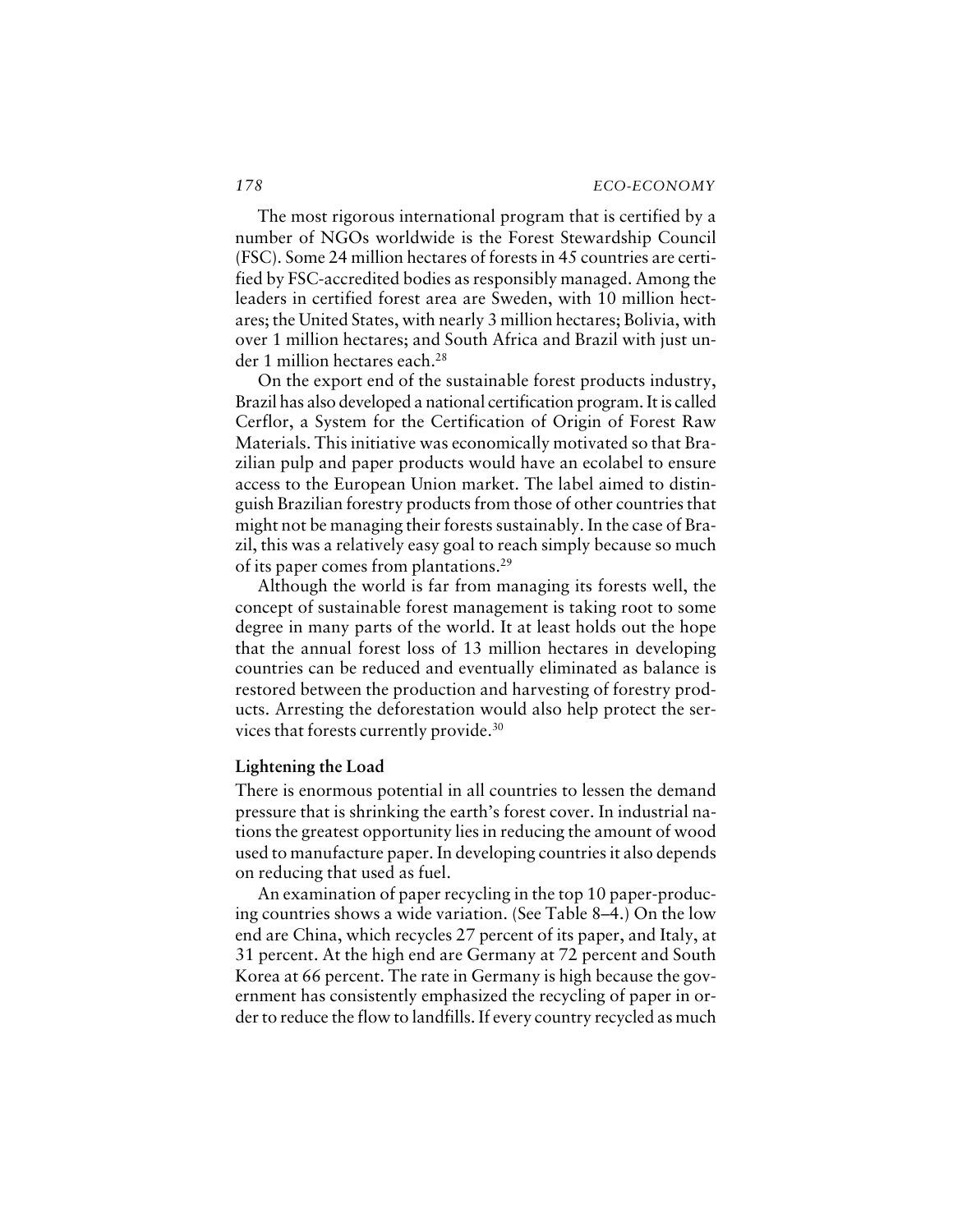#### *Protecting Forest Products and Services 179*

Table 8–4. *Paper Recycling Rates, 10 Leading Paper-Producing Countries and World, 1997*

| Country              | Recycling Rate |  |
|----------------------|----------------|--|
|                      | (percent)      |  |
|                      |                |  |
| Germany              | 72             |  |
| South Korea          | 66             |  |
| Sweden               | 55             |  |
| Japan                | 53             |  |
| Canada               | 47             |  |
| <b>United States</b> | 46             |  |
| France               | 41             |  |
| Finland              | 35             |  |
| Italy                | 31             |  |
| China                | 27             |  |
| World                | 43             |  |

*Source:* Janet N. Abramovitz, "Paper Recycling Remains Strong," in Lester R. Brown et al., *Vital Signs 2000* (New York: W.W. Norton & Company, 2000), pp. 132–33.

as Germany does, nearly one third less wood would be needed worldwide to produce paper.

The United States, the world's largest producer and consumer of paper, is far behind Germany but making progress. Twenty years ago, roughly one fourth of the paper used in the United States was recycled. By 1997, the figure had reached 46 percent. Contributing to this were the introduction of convenient curbside recycling, the banning of paper in many landfills, and mandates imposed by both the federal and state governments on recycled content in purchased paper, such as the one adopted by the Clinton administration in  $1993.31$ 

Some countries not among the top 10 producers are also making impressive progress. The Netherlands, for example, has set a goal of recycling 72 percent of all the paper used within its borders by 2001. This goal, which will put it on a par with Germany, seems likely to be reached.<sup>32</sup>

The use of paper, perhaps more than any other single product, still reflects the throwaway mentality that evolved during the second half of the last century. There are enormous possibilities for reducing paper use, including replacing facial tissues, paper nap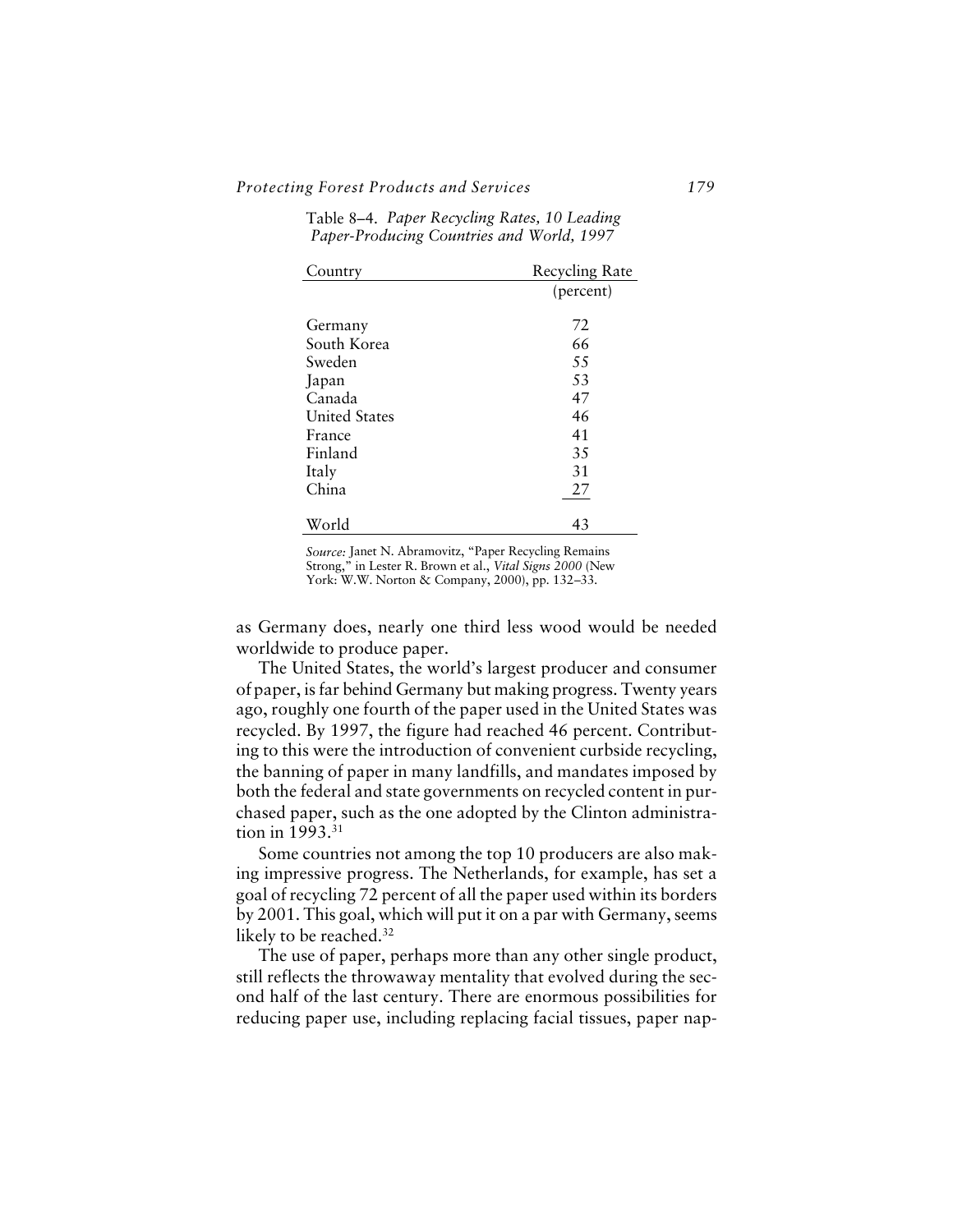kins, disposable diapers, and paper shopping bags with cloth alternatives.

The Japanese have a special problem since their wooden chopsticks are often discarded after one use. As a result, some 25 billion chopsticks a year end up in the garbage in Japan. In attempts to solve a comparable problem, China is launching a program to reduce the use of throwaway chopsticks.<sup>33</sup>

In the electronic era, some uses of paper could be phased out almost entirely. Among these is the use of paper telephone directories, which can be replaced by online phone directories available on the Internet. Not all residences have access to the Internet, but it may now make sense to discontinue automatic distribution of phone directories and give them out only on request. This could save millions of tons of paper each year.

Newspapers devote most of their space to advertising. For example, a typical city newspaper in the United States will carry two pages of used car ads each day for 365 days a year. Although some people never buy a car, much less a used one, they nonetheless automatically get these pages with their daily newspaper. An online electronic directory of used cars in each city could largely dispense with this use of newsprint. Indeed, electronic directories for cars, apartment rentals, and various services such as home repair and plumbing will undoubtedly reduce newspaper ads and save paper.

The *International Herald Tribune*, published in Paris and printed at several different locations around the world, is a model of a paper-efficient newspaper. Owned jointly by the *New York Times* and the *Washington Post*, it carries material from both newspapers. It is trim and easy to read, with few ads. Within the United States, *USA Today* also has an unusually high rate of news to advertising. These newspapers are also available on the Internet.<sup>34</sup>

The largest single demand on our trees—the need for fuelwood accounts for just over half of all wood removed from forests. One way of reducing the pressure of fuelwood demand is to use wood more efficiently. While attention in the industrial world focuses on increasing the fuel efficiency of automobiles, much less attention has been given to the efficiency of cook stoves, the leading use of energy in many developing countries. A number of international aid agencies, including the U.S. Agency for International Development, have begun to sponsor projects in this area, and with some success. One of its more promising projects undertaken in Kenya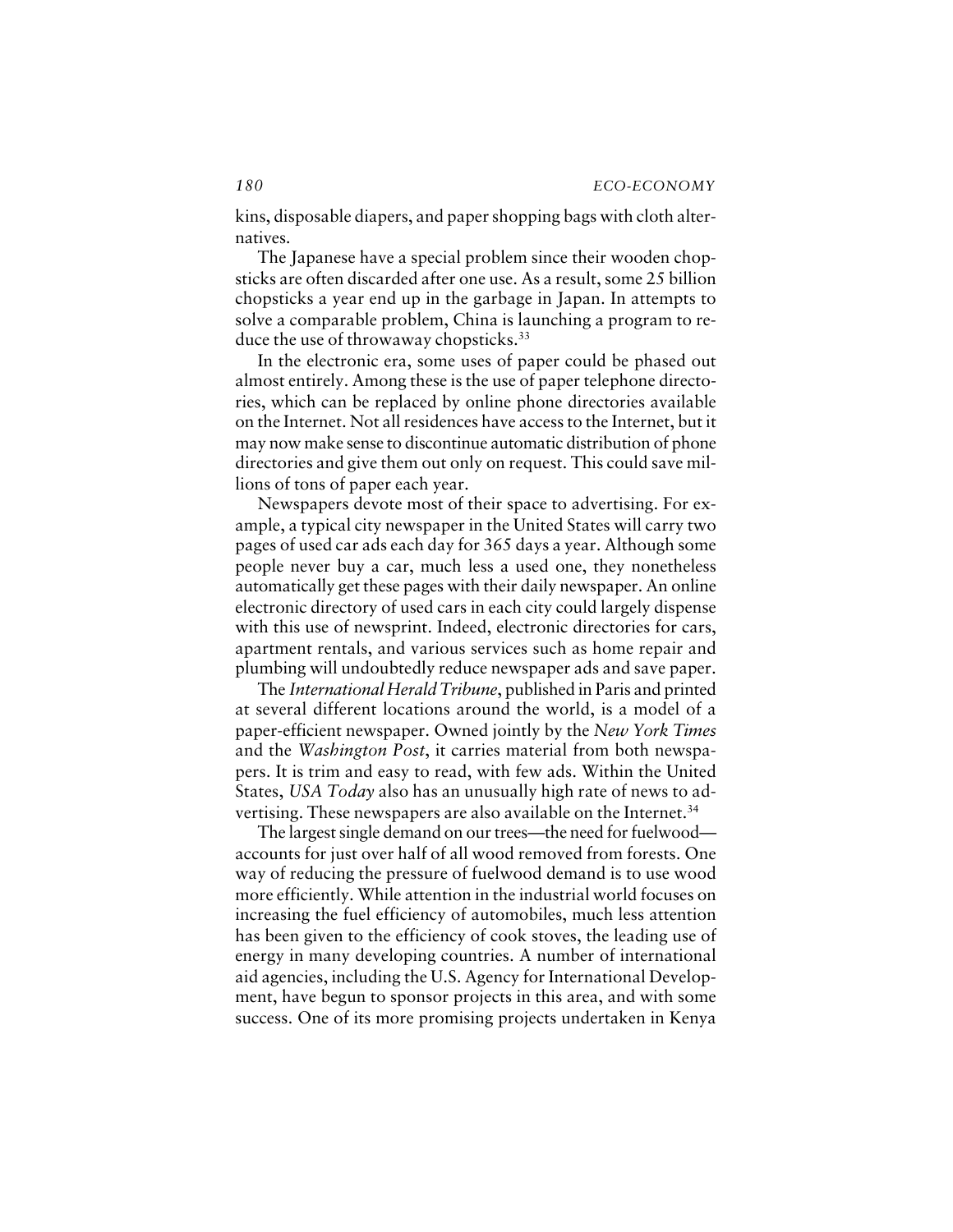has involved the distribution of new cook stoves to 780,000 people. Investing public resources in replacing outmoded cook stoves could earn handsome dividends in forest protection and regeneration, including the restoration of forest services.<sup>35</sup>

Over the longer term, the key to reducing pressure on forests is to develop alternative sources of energy for cooking in the Third World. As the world shifts from an energy economy based on fossil fuels to one based on wind, solar, or geothermal energy (see Chapter 5), it will be much easier for developing countries without fossil fuels to develop indigenous sources of renewable energy. Although we do not know exactly what form the substitution will take as the world moves toward a hydrogen-based economy, we do know there is an abundance of locally available renewable energy in the developing world.

As the energy transition accelerates, the potential for replacing fuelwood with other local energy sources will become more evident. Whether countries replace firewood with electric hotplates fed by wind-generated electricity, solar thermal cookers, or some other source of energy, it will lighten the load on forests.

# **The Role of Plantations**

As of 2000, the world had 113 million hectares in forest plantations, less than 3 percent of the total 3.9 billion hectares in forest. By comparison, this area is roughly one sixth of the 700 million hectares planted in grain each year worldwide.<sup>36</sup>

These plantations produce mostly wood either for pulp mills to make paper or for mills to reconstitute wood. Increasingly, reconstituted wood is substituting for natural wood in the world lumber market as industry adapts to a shrinking supply of large logs from natural forests.<sup>37</sup>

Production of wood on plantations is estimated at 331 million cubic meters, or 10 percent of world wood production. Stated otherwise, nine tenths of the world timber harvest came from natural forest stands, while one tenth came from plantations.<sup>38</sup>

Five countries account for two thirds of the 113 million hectares of plantations. (See Table 8–5.) China, which has little original forest remaining, is the largest, and Russia and the United States follow. U.S. plantations are concentrated in the southeastern part of the country. India and Japan are fourth and fifth. Brazil is further back, but expanding fast.39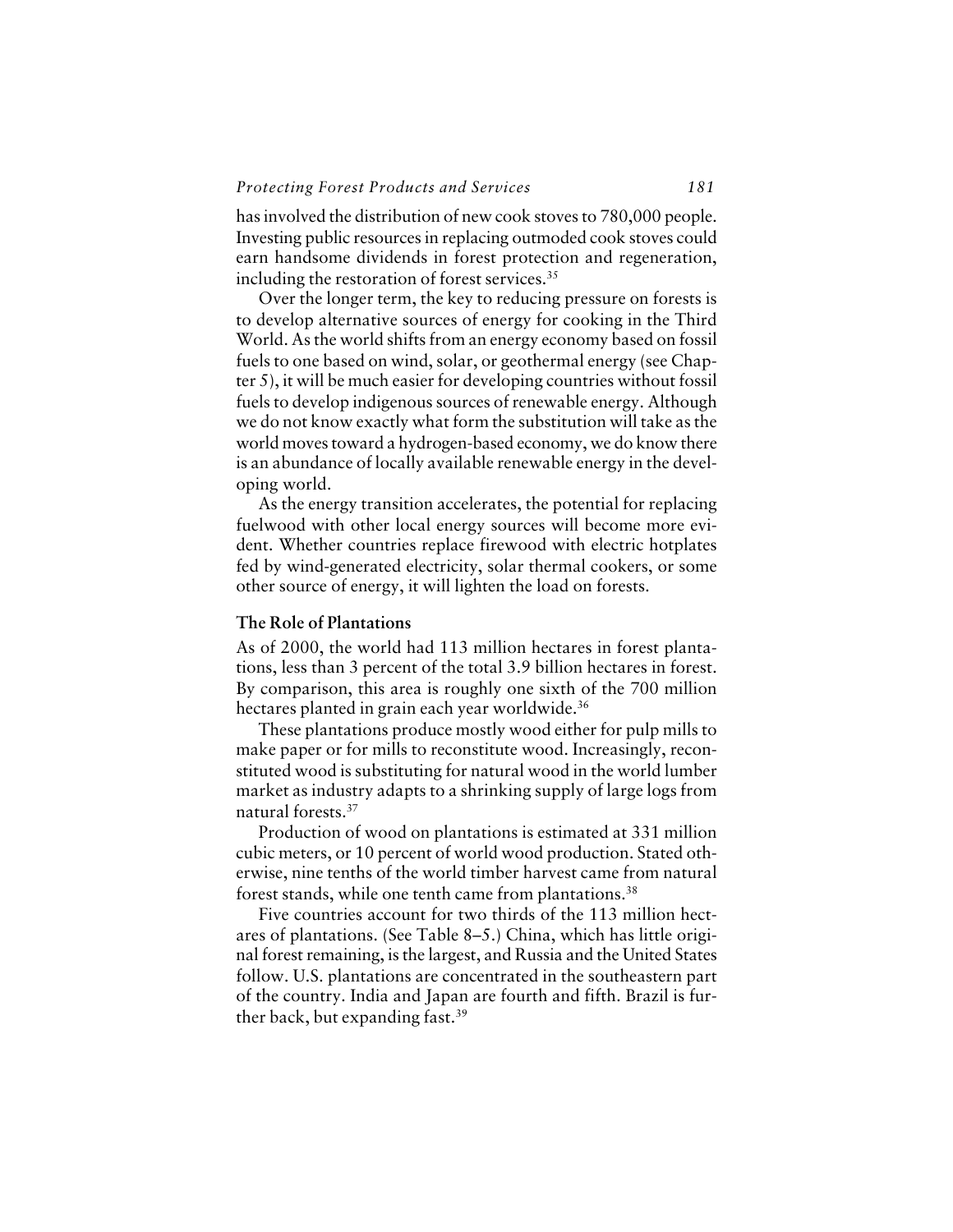| Area               |
|--------------------|
| (million hectares) |
|                    |
| 39.9               |
| 17.3               |
| 16.2               |
| 12.4               |
| 10.7               |
| 16.3               |
| 112.8              |
|                    |

Table 8–5. *Forest Plantations in Key Countries, 2000*

*Source:* See endnote 39.

The average productivity of existing plantations worldwide is estimated at 6.6 cubic meters per hectare a year. This figure could easily go to 10 cubic meters with more sophisticated management and the use of fast-growing tree species. New Zealand, for example, harvests 18 or more cubic meters per hectare a year. Brazil was averaging 14 cubic meters per hectare in 1990 and could go to 33 cubic meters with advanced management, according to FAO.<sup>40</sup>

As the industry expands, it is also undergoing a geographic shift, with more and more of the new plantations located in the moist tropical or subtropical regions. In contrast to grain yields, which tend to rise with distance from the equator and the longer growing days of summer, tree plantation yields rise with proximity to the equator and the year-round growing conditions. For example, in the southeastern United States, it takes 15 years for fast-growing pines to reach harvestable size. Brazilian plantation managers can have eucalyptus trees ready for harvest in 7 years—less than half the time.<sup>41</sup>

In eastern Canada, the average hectare of forest plantation produces 4 cubic meters per year. In the southeastern United States, it is 10 cubic meters. But in Indonesia, it is 25 cubic meters, and in Brazil, newer plantations may be close to 30 cubic meters. While corn yields in the United States average almost 9 tons per hectare, Brazil's are less than 3 tons. So while the ratio of corn yields between the United States and Brazil is nearly 3 to 1, timber yields favor Brazil by nearly 3 to 1. To satisfy a given demand for wood, Brazil requires only one third as much land as the United States.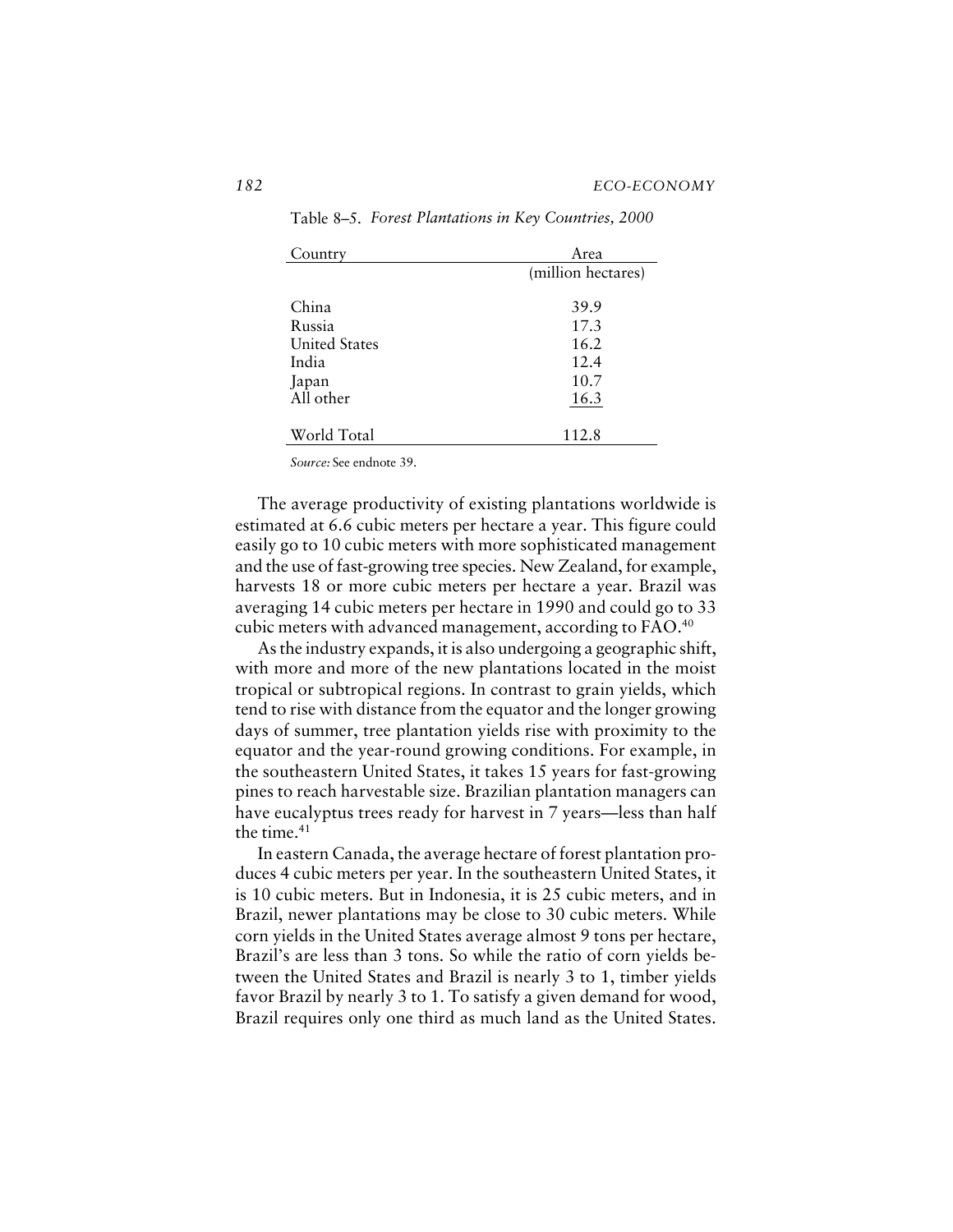# *Protecting Forest Products and Services 183*

This tree-growing advantage of tropical countries helps explain why growth in pulp capacity from 1995 to 2000 was estimated at 1.5 percent for the United States, 3.5 percent for Canada, 166 percent for Thailand, and 123 percent for Indonesia.<sup>42</sup>

In addition to warm, year-round temperatures and abundant moisture in the tropics, land and labor are cheaper in developing countries. As a result, for example, Chile's exports of forest products, largely from plantations, increased from \$334 million in 1985 to \$2 billion in 1995, expanding employment and boosting export earnings.<sup>43</sup>

Many northern firms are investing in countries in the South. Japanese firms are investing in the Western Pacific, and U.S. firms are investing in the western hemisphere, especially Brazil. Some U.S. firms are buying into forest plantations in Brazil to supply wood chips for their pulp mills in the southern United States. Brazil, now with 5 million hectares of forest plantations, gets 60 percent of its industrial wood from plantations.<sup>44</sup>

Projections of future growth show that plantations are constrained by land scarcity. An increase in land in plantations can come on deforested land, but it is more likely to come at the expense of existing natural stands of forests. There is also competition with agriculture, since land that is suitable for growing trees is often suitable for crop production too. Water scarcity is yet another constraint. Fast-growing plantations require an abundance of moisture.

Nonetheless, FAO projects that the current 113 million hectares of plantations could easily increase to 145 million hectares in 2030. Meanwhile, as yields rise, the harvest could more than double, climbing from 331 million cubic meters to 766 million. This assumes that this growth will be concentrated in the tropics and subtropics, where the yields are high.<sup>45</sup>

It is entirely conceivable that plantations could one day satisfy most of the world's demand for industrial wood. While part of the modest projected growth in plantation area will undoubtedly come at the expense of existing forests, the area of forests that would be protected is several times greater.

### **Reclaiming the Earth**

Reforestation is essential to restoring the earth's health, a cornerstone of the eco-economy. Reducing flooding and soil erosion, re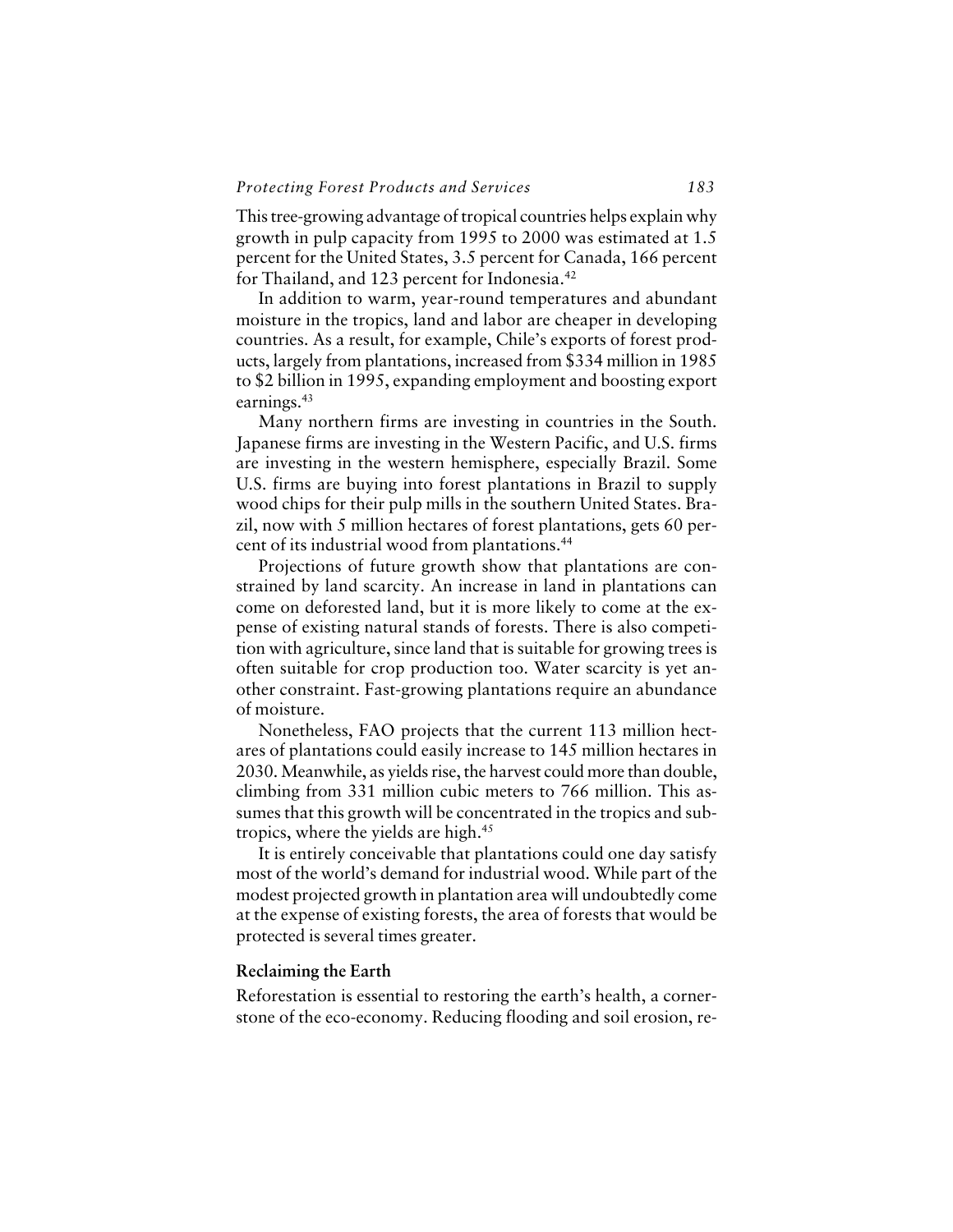cycling rainfall inland, and restoring aquifer recharge depend not merely on slowing deforestation or arresting it, but on reforesting the earth. Planting trees helps to reduce topsoil loss caused by erosion to or below the level of new soil formation.

Historically, some highly erodible agricultural lands have been reforested by natural regrowth. New England, a geographically rugged region of the United States, was reforested beginning a century or so ago. Settled early by Europeans, this mountainous region was having difficulty sustaining cropland productivity because soils were thin and vulnerable to erosion. As highly productive farmland opened up in the Midwest and the Great Plains during the nineteenth century, pressures on New England farmland lessened, permitting much of the land that was cropped to return to forest. Although the share of New England covered by forest has increased from a low of roughly one third two centuries ago to perhaps over three fourths today, this reforested area still has not regained its original health and diversity.<sup>46</sup>

A somewhat similar situation exists now in the republics of the former Soviet Union and in several East European countries. After the economic reforms in the early 1990s, which replaced central planning with market-based agriculture, farmers on marginal land simply could not make ends meet and were forced to seek their livelihoods elsewhere. Precise figures are difficult to come by, but millions of hectares of farmland are now returning to forest, much as happened in New England.<sup>47</sup>

Perhaps the most successful national reforestation effort is the one undertaken in South Korea beginning more than a generation ago. By the end of the Korean War, South Korea was almost totally deforested by a combination of heavy logging and reliance on fuelwood during the Japanese occupation. Despite being one of the world's poorest countries, it launched a national reforestation program. Trees were planted on mountainsides throughout the country. While driving across South Korea in November 2000, I was thrilled to see the luxuriant stand of trees on mountains that a generation ago were bare. It made me even more confident that we can reforest the earth.

This model reforestation program helps explain why North Korea regularly has floods and droughts, while South Korea does not. South Korea benefits from the flood control services of reforested mountains, and with the forests' capacity to store water and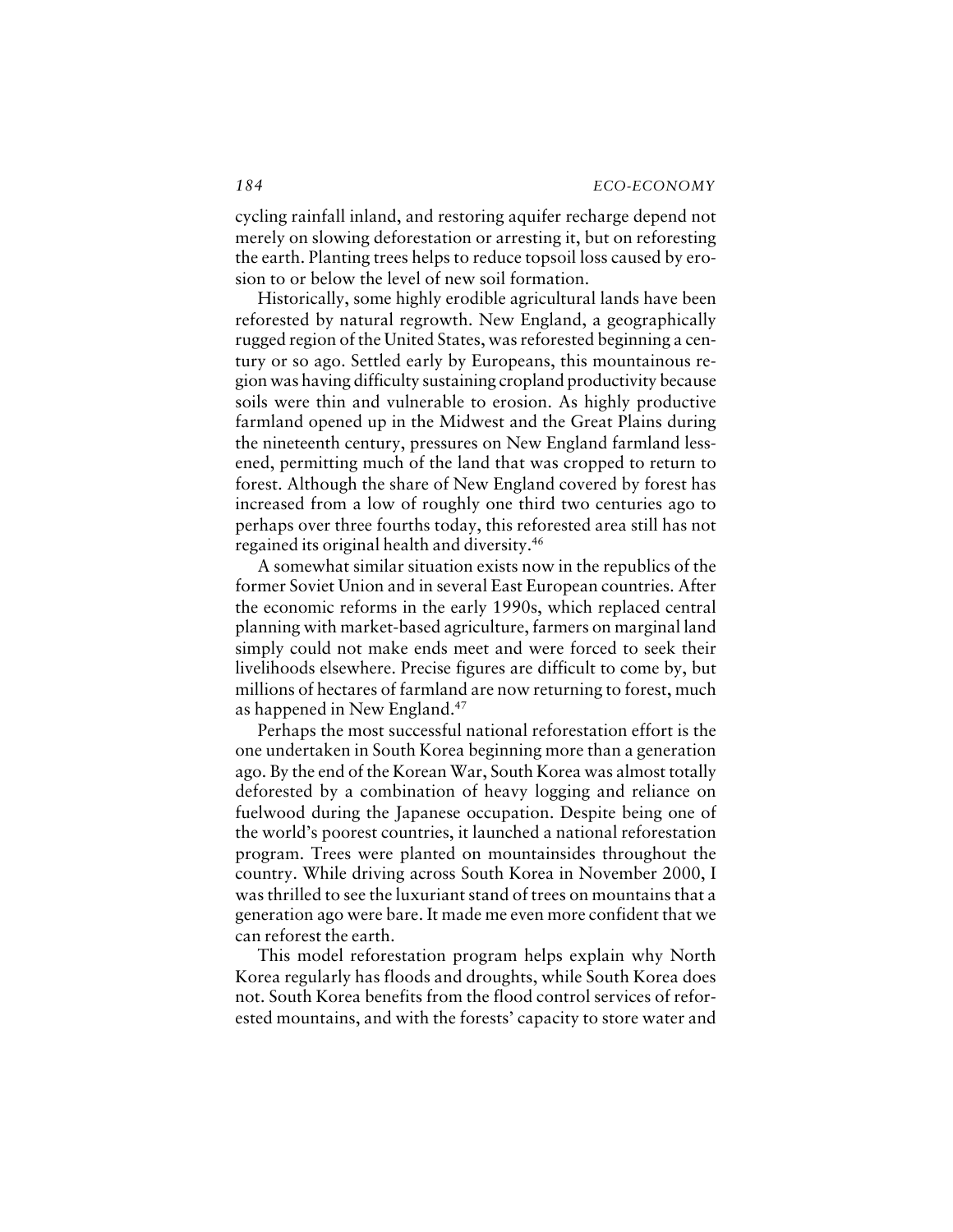recharge aquifers, the nation rarely faces serious drought. Environmental degradation is contributing to chronic famine in one country while environmental restoration helped set the stage for economic success in an adjacent nation.

In Turkey, a mountainous country largely deforested over the millennia, one leading environmental group, TEMA (Turkiye Erozyonia Mucadele, Agaclandima), has made reforestation its principal activity. Founded by two prominent Turkish businessmen, Hayrettin Karuca and Nihat Gokyigit, TEMA has launched a 10-billion-acorn campaign to restore tree cover and reduce runoff and soil erosion. In 1998, it mobilized forestry ministry staff, army units, and volunteers to plant 45 million acorns, 15 million of which were expected to emerge as seedlings. Aside from the planting of acorns, this program is raising national awareness of the services that forests provide.<sup>48</sup>

China also is engaging in a reforestation effort. In addition to planting trees in the recently deforested upper reaches of the Yangtze River basin to control flooding, China is planting a belt of trees across its northwest to protect land from the expanding Gobi Desert. This green wall, a modern version of the Great Wall, is some 4,480 kilometers (2,800 miles) long. An ambitious, long-term plan, it is projected to take 70 years. One local village leader said, "We'll plant trees every day for five years. And if that doesn't work, we'll plant for five more. That's what they tell us." Residents in this region are no longer permitted to burn wood for heating or cooking. The raising of animals, other than for household use, is also banned.<sup>49</sup>

But this green wall treats the symptoms of declining rainfall and desertification in the northwest, not the need to restore rainfall in the region by restoring the forests in the southern and eastern provinces that help recycle rainfall inland. An official within the Ministry of Agriculture's ecology section worries that Beijing lacks a cohesive, comprehensive plan. He sees tree planting as a positive step, but thinks grasses need to be planted first to stabilize the soil. He says, "But everything is going fast now and there is no master plan."<sup>50</sup>

In response to water shortages in the north, China is now planning to construct two major south-north water diversions, each of which will cost tens of billions of dollars. If completed, they will bring water from the south to the north, but they will not restore